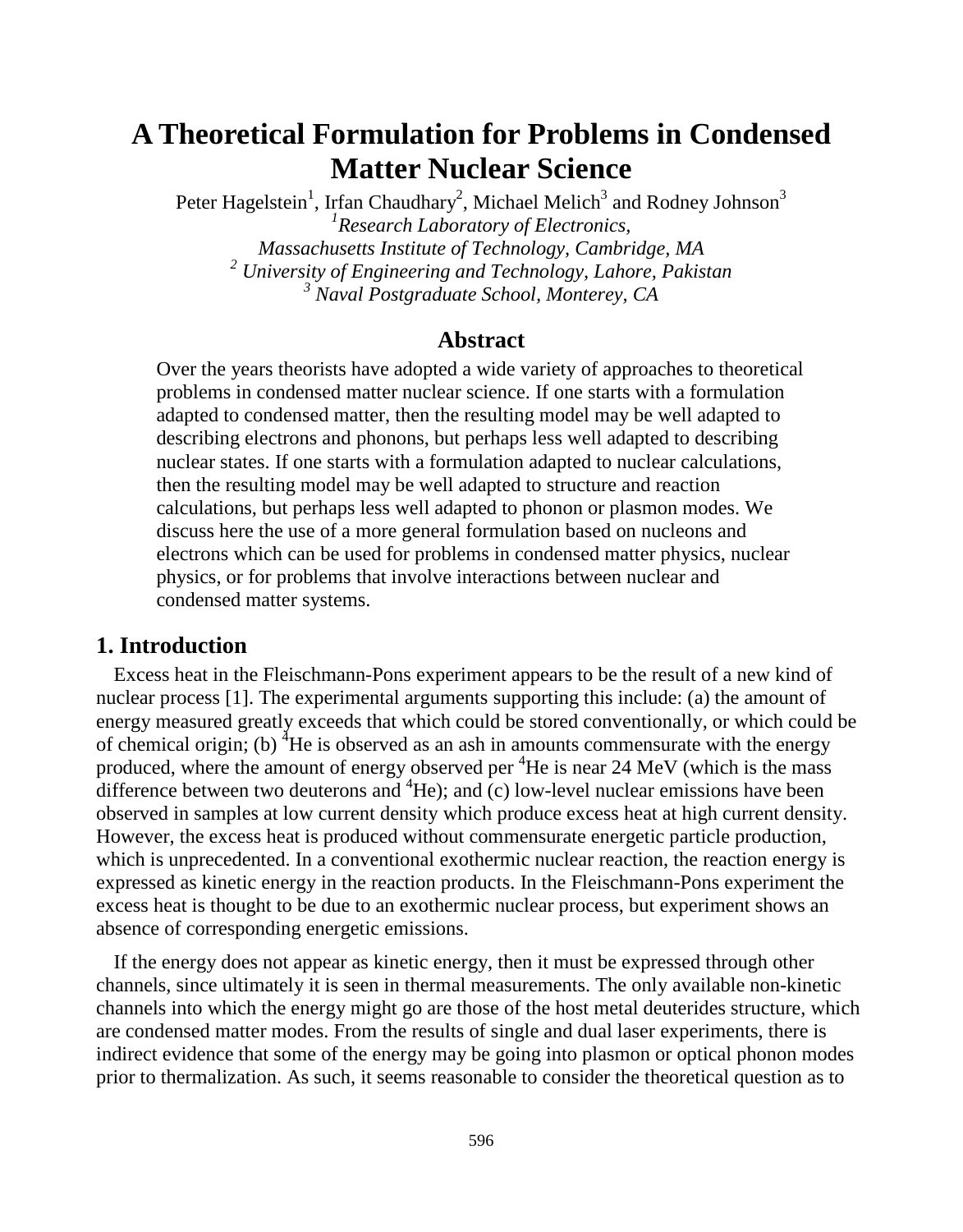what kind of coupling occurs between these modes and the local nuclear systems which have been put forth in proposed reaction mechanisms.

More generally, there are by now numerous experiments which show anomalies of one sort or another (beyond excess heat), in which nuclear and condensed matter effects are probably connected. To address such issues, theorists over the years have been using a variety of tools to develop models, and to make predictions. However, if a condensed matter approach is adopted, then there are issues associated with including nuclear effects. If the starting point is some kind of nuclear physics calculation, then there are issues as to how one includes condensed matter effects. Within the literature one finds a variety of approaches which have been employed, so far with no systematic formulation. For each problem and each author, one must often put in effort to understand both the underlying formulation as well as the result.

Because of this, it seems worthwhile to see whether a formulation might be constructed which has a foundation sufficiently general to encompass aspects of condensed matter and nuclear physics on a uniform footing. If so, then we might be able to use it to advantage in modeling problems in areas where both are equally important in accounting for physical effects that are observed. In what follows, we describe one approach to such a formulation. In essence, if we do nothing more than start from a set of fundamental building blocks, such as electrons and nucleons, then the resulting formulation has the potential to speak to problems in the two disciplines on equal footing starting from a common foundation. Armed with such a foundation, we would be able to bring in results from the relevant literature in both disciplines within a unified framework to address problems of interest. Workers with backgrounds in either discipline could then have a common language that could be used to address such problems.

## **2. Electrons and nucleons**

As a foundation, we consider models at the outset composed of a set of electrons and a set of nucleons. Within the isospin formalism, neutrons and protons are considered to be simply nucleons; identical particles differing only by whether they are isospin up (proton) or isospin down (neutron). This is similar to a set of electrons, which are identical particles, and which may have spin up or spin down.

Computations of nuclear structure or dynamics can in many cases be described adequately from such a starting place, and over the years good models have been developed that describe the interaction between nucleons. Restricting ourselves to a description based on nucleons bars us from addressing more sophisticated problems in which quarks become important. However, given the difficulty of working with QCD at present in association with bound state problems, this limitation seems a good trade off against a much improved ability to perform calculations much more easily.

Condensed matter computations in general assume electrons and nuclei, so that breaking down nuclei into their component nucleons greatly increases the complexity of what is already a pretty complicated theoretical problem. If one needs to account for the nuclear structure of every nucleus in a solid at the outset, then one would expect that subsequent calculations will quickly become a mess. Since the expanded formulation includes condensed matter physics as a subset, we are sure that it will be capable of address relevant problems in principle. However,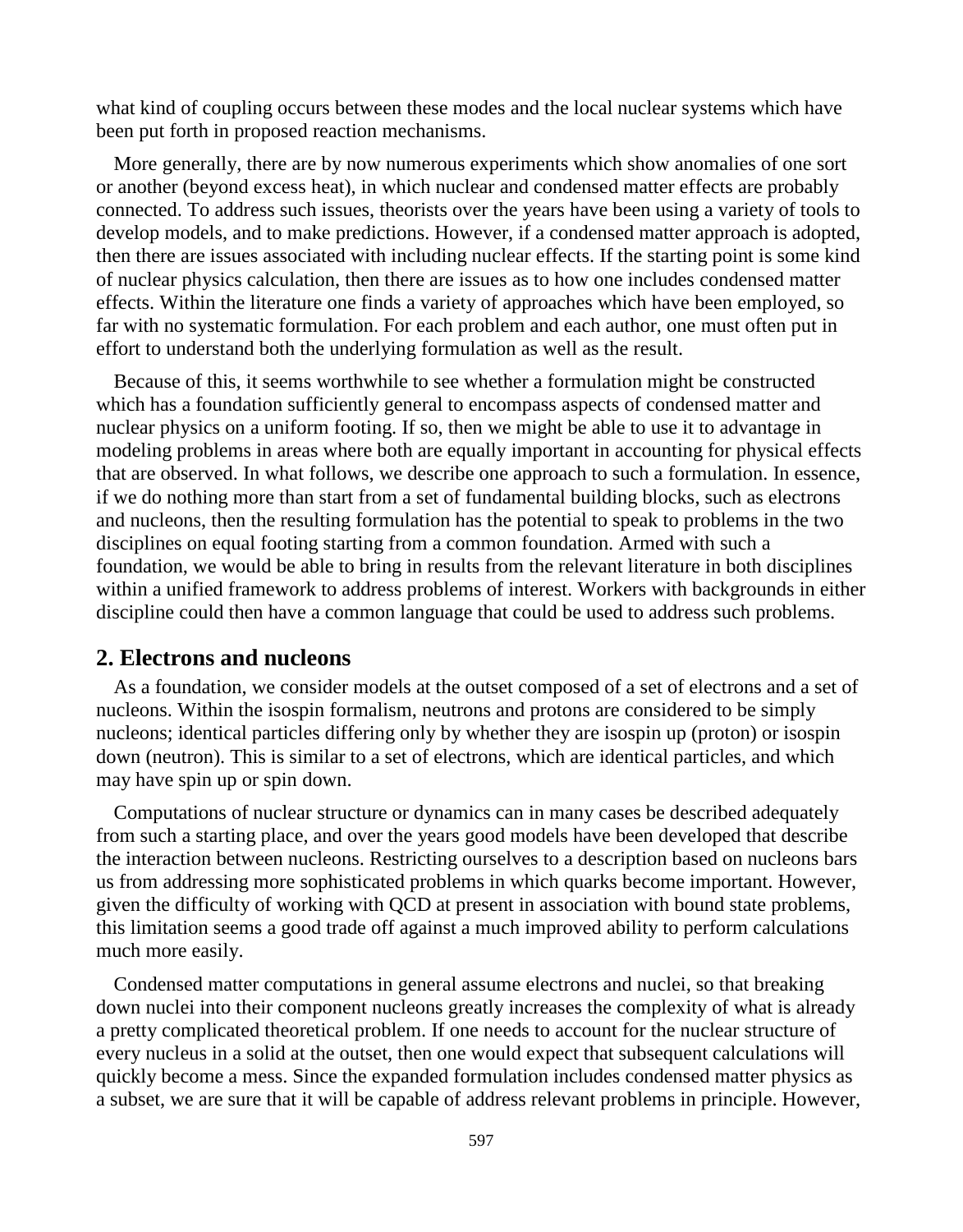at some point we will require tools to reduce our description in order to allow us to focus on important parts of a problem. Hence, using a starting point of a set of electrons and nucleons at the outset will have to be viewed as formal for condensed matter calculations, and we will need a way to collect the nucleons back into their constituent nuclei for those that are not directly involved in a reaction under consideration.

Consequently, we require of our formulation a basic definition for the electron-nucleon Hamiltonian, and then we will need a systematic way to reduce problems so that we can focus on those parts which are particularly important for a specific calculation.

## *2.1. The electronic part*

Focusing first on the electronic part, it seems clear that the place to start in general is with QED, which describes electrons and photons (the focus on electrons above is simplistic, since the interaction with electromagnetic fields is ubiquitous in condensed matter systems). In the literature over the years, one can find problems worked in configuration space (relativistic and nonrelativistic), in **k**-space, in second quantization, and using a wide range of approaches. We have no plans here to restrict in any way which part or formulation of QED to be used, and we would consider configuration space models that include only Coulomb interactions to be a good low-end example of a useful subset of QED.

## *2.2. The nucleon part*

One can find much literature on structure and dynamics calculations of nuclei presented in configuration space, with empirical nucleon-nucleon potentials and Coulomb interactions. This would constitute a useful low-end example of the nucleon part of the problem. At the other end of the spectrum, there have been published nucleon-based field theories which are empirical generalizations of QED, including relativistic effects and coupling with the electromagnetic field (see for example [2] which discusses QHD). Such models would equivalently be suitable for the general formulation under discussion in this paper. In order to model beta decay, we assume that such models are augmented as needed with neutrinos and their associated weak interactions.

## *2.3. A simple example of a configuration space Hamiltonian*

As an example of a minimal low-end model, we might adopt a Hamiltonian of the form

$$
\hat{H} = -\sum_{i} \frac{\hbar^2}{2m} \nabla_i^2 - \sum_{\alpha} \frac{\hbar^2}{2M} \nabla_{\alpha}^2 + \sum_{i < j} \frac{e^2}{|\mathbf{r}_i - \mathbf{r}_j|} + \sum_{\alpha < \beta} V_n \left( |\mathbf{r}_\alpha - \mathbf{r}_\beta| \right) + \sum_{\substack{i, \alpha \\ protons}} \frac{e^2}{|\mathbf{r}_i - \mathbf{r}_\alpha|}
$$

In this model, the first two terms account for the (nonrelativistic) kinetic energies of the electrons (with mass m) and nucleons (with mass M); the third term describes Coulomb interactions between electrons; the fourth term describes strong force and Coulomb interactions between nucleons; and the final term describes the attractive Coulomb interaction between electrons and protons.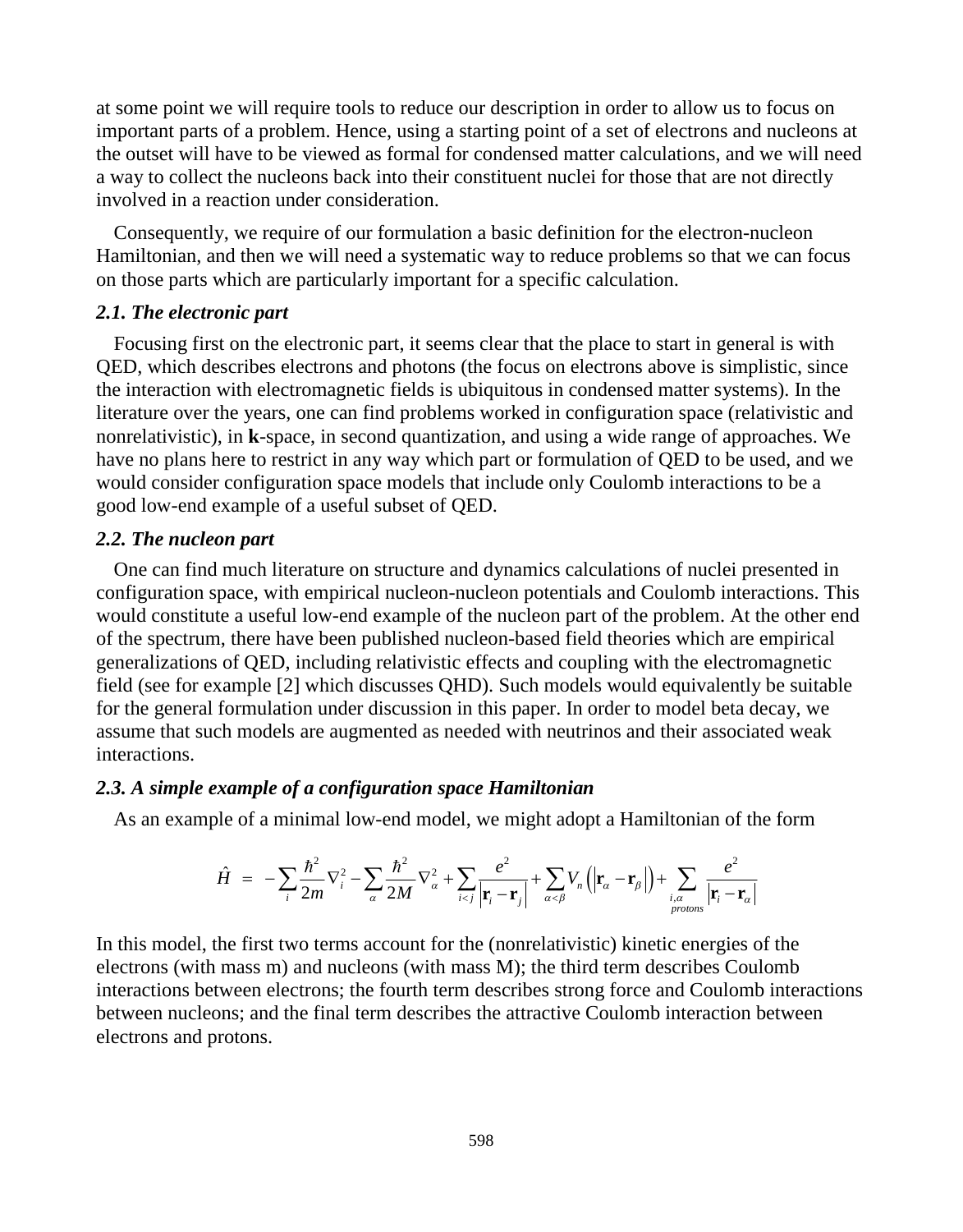#### *2.3. The nucleon-nucleon interaction*

The nucleon-nucleon potential is far more complicated than the simple Coulomb interaction (which could be used as a first approximation for the electron-electron potential). This is because nucleons are composite particles made up of quarks. In the past decades, nuclear physicists have developed empirical nucleon-nucleon potentials that are accurate for "low energy" (below a few hundred MeV) applications by fitting scattering data and bound state energies to appropriate functional forms [3]. One such potential that was proposed early on was the Hamada-Johnston potential [4]. A more modern example is the Argonne potential, which is now widely used [5]. More complicated nonlocal potential models have been developed in recent years [6,7].

#### *2.4 Antisymmetrization*

Electrons are identical fermionic particles, so that the overall wavefunction must be antisymmetric under the exchange of any two electrons, which leads to constraints on the spin and spatial pieces. Nucleons in this kind of model are also identical fermionic particles, so that once again the overall wavefunction must be antisymmetric under the exchange of any two nucleons, which in this case leads to constraints on the spin, isospin, and spatial parts of the problem. The extra degree of freedom in the nucleon part of the problem makes the construction of properly antisymmetrized nuclear wavefunctions a more complicated exercise than in the electronic case.

In the case of two electrons, there are two ways to construct an antisymmetric wavefunction:

 $(antisymmetric in spin)(symmetric in space)$ (symmetric in spin)(antisymmetric in space) antisymmetric in spin $(g)$ ymmetric in space $(g)$  $\Psi = \begin{cases} \text{(antisymmetric in spin)} \text{(symmetric in space)} \\ \text{(symmetric in spin)} \text{(antisymmetric in space)} \end{cases}$  $\overline{\mathcal{L}}$ 

In the case of two nucleons, there are three ways to construct an antisymmetric wavefunction:

 $(antisymmetric in spin)(symmetric in isospin)(symmetric in space)$ (symmetric in spin)(antisymmetric in isospin)(symmetric in space)  $(symmetric in spin)(symmetric in isospin)(antisymmetric in space)$ antisymmetric in spin)(symmetric in isospin)(symmetric in space) symmetric in spin)(antisymmetric in isospin)(symmetric in space) symmetric in spin)(symmetric in isospin)(antisymmetric in space)  $\int$  $\Psi = \begin{cases} 1 & \text{if } \Omega \leq 1 \\ 0 & \text{if } \Omega \leq 1 \end{cases}$  $\overline{\mathcal{L}}$ 

For three-nucleon or four-nucleon wavefunctions, there are many more combinations, and one needs to make use of group theory for classification and construction [8]. This issue is much more important for the nucleon part of the problem than for the electron part of the problem, since the Coulomb interaction is scalar, and since an independent particle approximation can provide a useful starting place. The independent particle approximation is a much poorer starting place in the case of few-nucleon problems due to the absence of a fixed attractive core.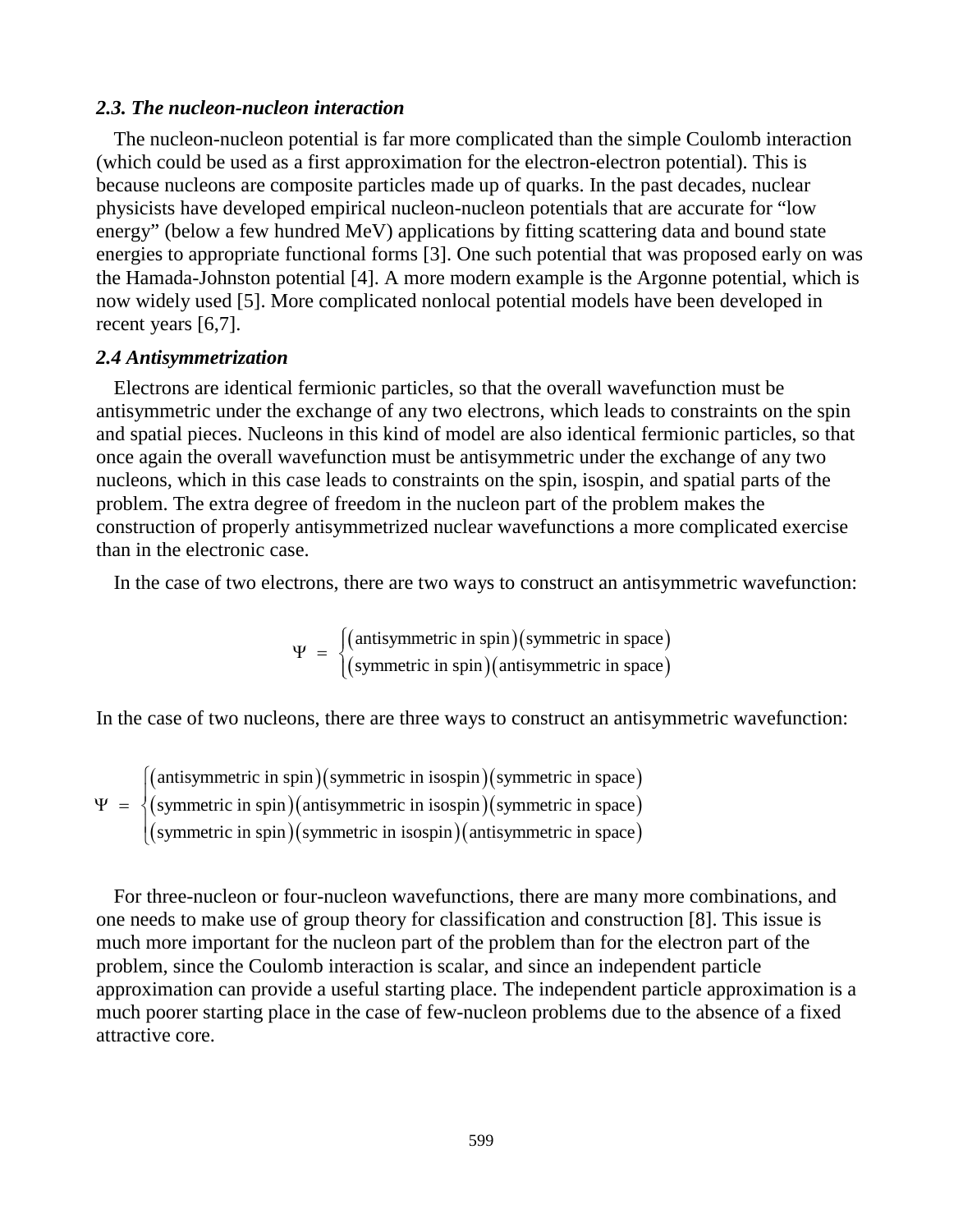## **3. Matrix element example**

The approach under discussion is very powerful, and to illustrate this we consider a formal example in the case of a phonon exchange matrix element. The discussion that follows is a brief summary of one given previously in Ref. [9]. We consider phonon exchange associated with a nuclear transition mediated by the nucleon-nucleon interaction. We assume that the initial and final nucleon states are nearly stationary in the lattice, which means that the associated physical process is not energy conserving, so that the matrix element would describe a piece of a more complicated physical process that does conserve energy.

## **3.1. Formal initial and final state wavefunctions**

We take as a formal starting place initial and final state wavefunctions that are much more general than will be needed, but which are consistent with the formulation under discussion

$$
\Psi_i = \Psi_i(\{\mathbf{r}_j\}, {\sigma_j\}, \{\mathbf{r}_\alpha\}, {\sigma_\alpha\}, \{\tau_\alpha\})
$$
  

$$
\Psi_f = \Psi_f(\{\mathbf{r}_j\}, {\sigma_j\}, \{\mathbf{r}_\alpha\}, {\sigma_\alpha\}, \{\tau_\alpha\})
$$

Where the subscript j is used for electron position and spin variables, and  $\alpha$  is used for nucleon position and spin variables. The matrix element under discussion can be written formally as

$$
M_{fi} = \langle \Psi_f | V_n | \Psi_i \rangle
$$

where  $V_n$  is the nucleon-nucleon interaction. At this point, since the wavefunctions are assumed to be properly antisymmetrized functions of the nucleon spin, isospin, and position variables, the matrix element is expressed appropriately for a calculation of the nucleon-nucleon interaction. Unfortunately, there is no hope of describing phonon exchange or condensed matter effects at this level with such a description. Starting from this formulation as a formal starting place, we need to reduce the problem systematically so that it might be amenable to computation.

#### **3.2. Spectator nuclei**

One thing that complicates matters is that most of the nuclei in the lattice do not participate in the reaction of interest, and contribute only through their center of mass coordinates. For example, consider a nuclear rearrangement of a local four nucleon system involving two deuterons; in this case, none of the host metal nuclei participate, and we should not need to carry around a description of the internal structure at the nucleon level. Hence, our first task is to eliminate individual nucleon coordinates of the spectator nuclei, and replacing them by a smaller number of nuclear center of mass coordinates. This can be done rigorously by expressing the parts of the spectator wavefunctions in terms of center of mass coordinates and relative coordinates, and then integrating over relative coordinates. In the end, we can denote this through

$$
\Psi_{i}\big(\big\{\!\mathbf{r}_{j}\big\},\big\{\sigma_{j}\big\},\big\{\mathbf{r}_{a}\big\},\big\{\sigma_{a}\big\},\big\{\tau_{a}\big\}\big)\bigg)\rightarrow\Psi_{i}\big(\big\{\!\mathbf{r}_{j}\big\},\big\{\sigma_{j}\big\},\big\{\mathbf{r}_{a}\big\},\big\{\sigma_{a}\big\},\big\{\tau_{a}\big\},\big\{\mathbf{R}_{k}\big\}\big)\bigg]
$$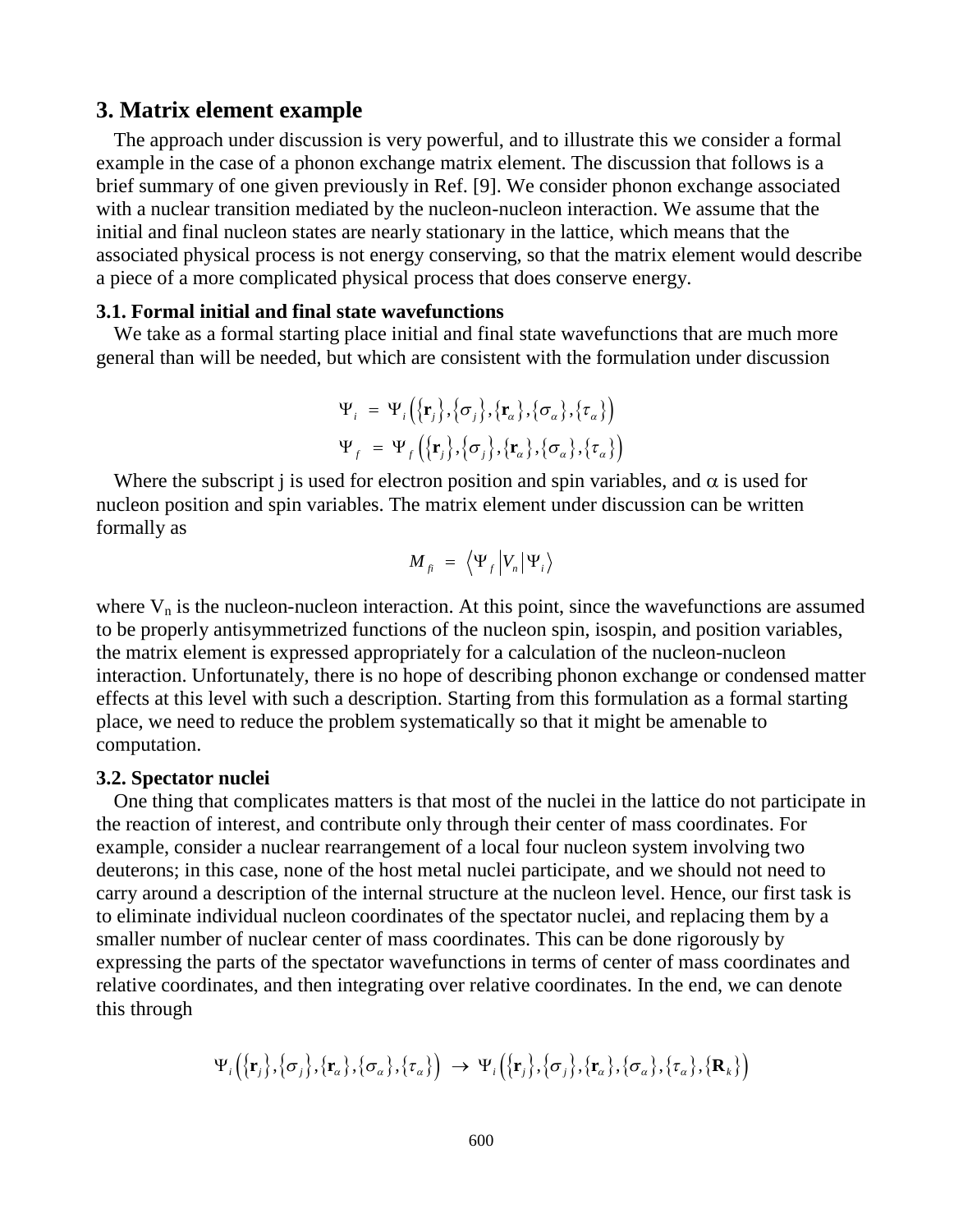The electron variables remain the same, but now the set of nucleon coordinates under consideration is reduced, and we have explicit center of mass coordinates for the spectator nuclei. In this form, we are now much closer to a problem formulation suitable for the condensed matter part of the problem.

#### **3.3. Born-Oppenheimer approximation**

As long as we are interested in processes assumed to be adiabatic relative to electron dynamics, we can make use of a Born-Oppenheimer approximation in order to reduce the problem further. The associated product wavefunction can be written as

$$
\Psi_i\Big(\big\{\mathbf{r}_j\big\},\big\{\sigma_j\big\},\big\{\mathbf{r}_\alpha\big\},\big\{\sigma_\alpha\big\},\big\{\mathbf{r}_\alpha\big\},\big\{\mathbf{R}_k\big\}\Big) = \n\Phi_i\Big(\big\{\mathbf{r}_j\big\},\big\{\sigma_j\big\};\big\{\mathbf{r}_\alpha\big\},\big\{\sigma_\alpha\big\},\big\{\mathbf{r}_\alpha\big\}\Big)\Psi_i\Big(\big\{\mathbf{r}_\alpha\big\},\big\{\sigma_\alpha\big\},\big\{\mathbf{R}_k\big\}\Big)
$$

Where the first term is the electronic wavefunction given fixed nucleon and nuclei positions, and the second is the adiabatic nucleon and nuclei wavefunctions. If our focus is on phonon exchange, then we are interested in the second term, and it may be possible to integrate out the electronic part of the problem if we have some reason to believe that the electronic wavefunctions in the initial and final states are sufficiently alike. If not, then the overlap integral coupling to the relevant electronic states in the final state will have to be estimated. For simplicity, we will assume in the matrix element under consideration that there are no important electronic or plasmon excitations. This approximation has the effect of reducing the wavefunction according to

$$
\Psi_i\big(\big\{{\bf r}_j\big\},\big\{\boldsymbol{\sigma}_j\big\},\big\{{\bf r}_a\big\},\big\{\boldsymbol{\sigma}_a\big\},\big\{\boldsymbol{\tau}_a\big\},\big\{{\bf R}_k\big\}\big\}\big)\,\rightarrow\,\Psi_i\big(\big\{{\bf r}_a\big\},\big\{\boldsymbol{\sigma}_a\big\},\big\{\boldsymbol{\tau}_a\big\},\big\{{\bf R}_k\big\}\big\}\big)
$$

#### **3.4. Phonons**

Our goal was to develop a description for phonon exchange, and we require yet one more modification of the problem in order to bring phonons into our description. One way to do this is to recast the local nucleon problem in terms of relevant center of mass and relative coordinates. For example, if there are two deuterons present, then two different center of mass coordinates would be appropriate. If a helium nucleus is present, then only a single center of mass coordinate would be appropriate. We can denote this through

$$
\{\mathbf r_{\!\scriptscriptstyle \alpha}\}\;\to\;\{\mathbf R\},\{\mathbf \xi_i\}
$$

This change in coordinates then leads to wavefunctions that we may denote through

$$
\Psi_i\big(\{\mathbf{r}_\alpha\},\{\sigma_\alpha\},\{\tau_\alpha\},\{\mathbf{R}_k\}\big) \rightarrow \Psi_i\big(\{\boldsymbol{\xi}_i\},\{\sigma_\alpha\},\{\tau_\alpha\},\{\mathbf{R}_k\}\big)
$$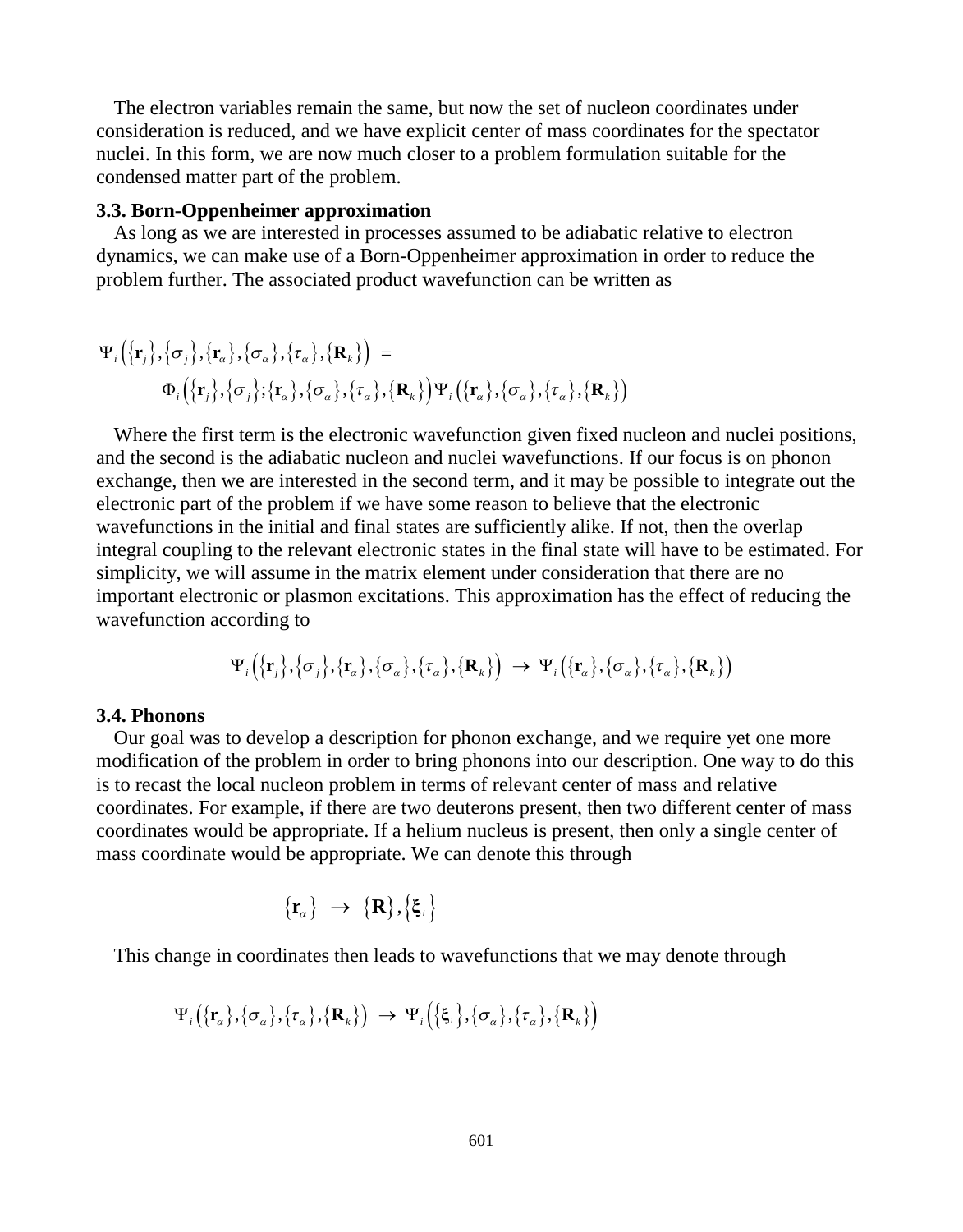Now the wavefunction on the RHS has a full set of center of mass coordinates, and from the Born-Oppenheimer approximation (or from experiment) we can in principle develop equilibrium positions and force constants, so that we can recast the center of mass position operators in terms of phonon mode amplitudes. This we can denote according to

$$
\Psi_{i}\big(\{\xi_{i}\},\{\sigma_{\alpha}\},\{\tau_{\alpha}\},\{\mathbf{R}_{k}\}\big) \rightarrow \Psi_{i}\big(\{\xi_{i}\},\{\sigma_{\alpha}\},\{\tau_{\alpha}\},\mathbf{q}_{i}\big)
$$

where **q**<sup>i</sup> is a vector that contains all of the initial state phonon mode amplitudes. The nucleon center of mass coordinates in this case can be expressed as phonon operators.

#### **3.5. Matrix element integrations**

We now have wavefunctions in a form suitable for describing phonon exchange matrix elements, at least formally. The matrix element can be written as [9]

$$
M_{fi} = \iiint \Psi_{f}^{*} \left( \{\xi_{f}\}, \{\sigma_{\beta}\}, \{\tau_{\beta}\}, \mathbf{q}_{f} \right) V_{n} \Psi_{i} \left( \{\xi_{i}\}, \{\sigma_{\alpha}\}, \{\tau_{\alpha}\}, \mathbf{q}_{i} \right) \times \Delta \left( \mathbf{q}_{i}, \mathbf{q}_{f} \right) \Delta \left( \xi_{i}, \xi_{f} \right) d\mathbf{q}_{i} d\mathbf{q}_{f} d\xi_{i} d\xi_{f}
$$

where the center of mass coordinates of the initial state lattice must agree with the center of mass coordinates in the final state lattice

$$
\Delta(\mathbf{q}_i, \mathbf{q}_f) = \delta(\mathbf{q}_i - \mathbf{A} \cdot \mathbf{q}_f - \mathbf{b})
$$

This is consistent with the linear relation between vibrational coordinates that is sometimes used in the case of Franck-Condon factors in polyatomic molecules [10,11]

$$
\mathbf{q}_f = \mathbf{A} \cdot \mathbf{q}_i + \mathbf{b}
$$

In addition, the individual nucleon coordinates in the initial state must agree with those for the same nucleons in the final state, which is imposed through

$$
\Delta\Big(\xi_i,\xi_f\Big) = \prod_{\alpha}\delta\Big(\mathbf{r}_{\alpha}^f-\mathbf{r}_{\alpha}^i\Big)
$$

#### **3.6. Coupling between phonons and internal nuclear coordinates**

In the expression for the matrix element  $M<sub>fi</sub>$  above, the initial state and final state wavefunctions are expressed in terms of phonon coordinates and internal relative nuclear coordinates. To within an excellent approximation, these two degrees of freedom are independent, so that we could reasonably use product wavefunctions for both. If so, then the issue of the origin of coupling between them becomes of interest. The coupling between these degrees of freedom comes about implicitly in this formulation through the nucleon-nucleon interaction, which depends on the relative position of two nucleons. The nucleon coordinates themselves depend on the local nuclear center of mass coordinate (which itself is a function of the phonon mode coordinates), and the relative coordinates. As a result, under certain